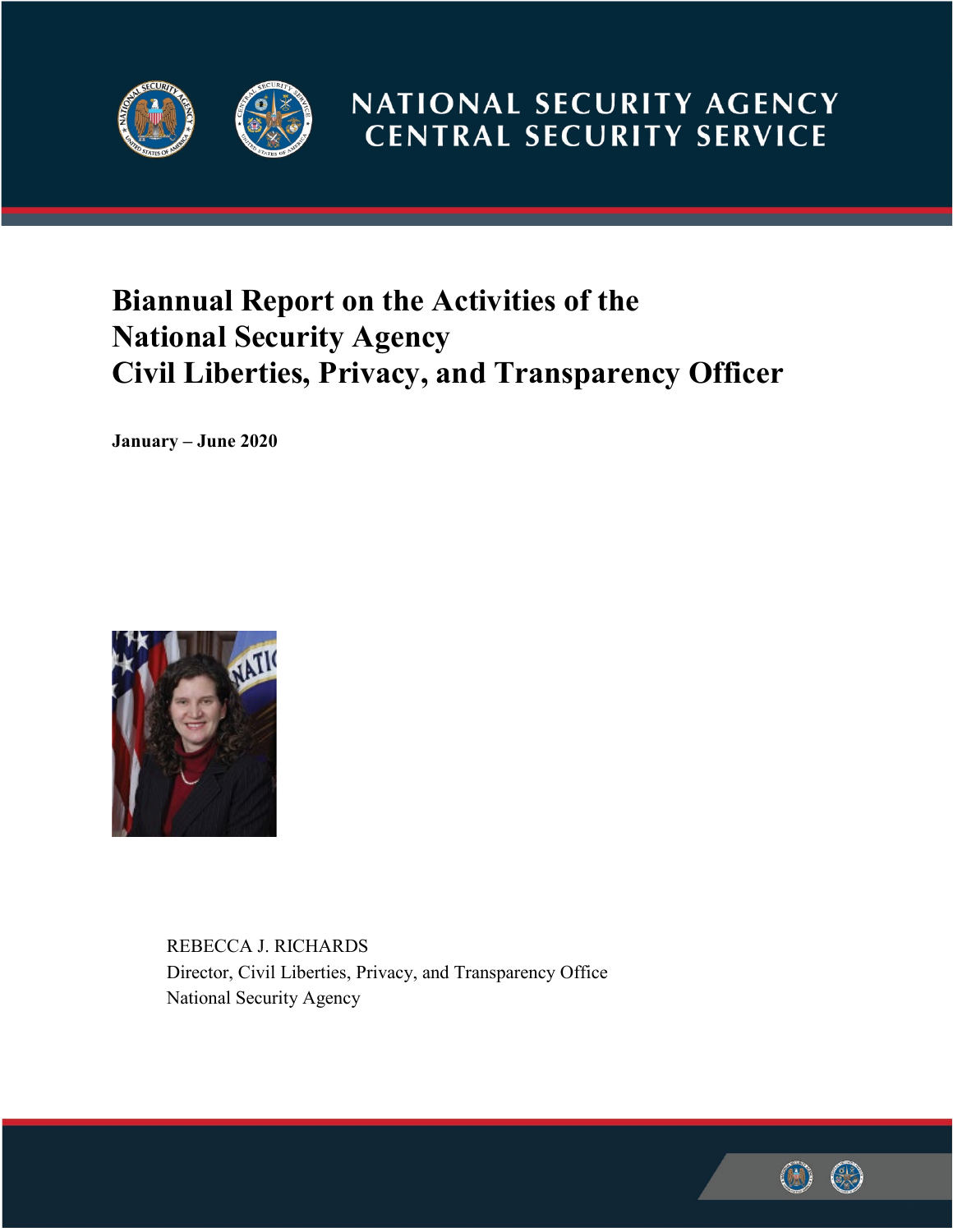## **Table of Contents**

- I. Purpose and Scope
- II. Overview of the National Security Agency Civil Liberties, Privacy, and Transparency Program
- III. Type and Number of Activities Undertaken
- IV. Type of Advice Provided and the Response Given to Such Advice
- V. Internal and External Outreach
- VI. Questions, Concerns, Complaints, and Redress

During this reporting period CLPT hosted the first Privacy Day at NSA bringing focus to NSA workforce on the risks to their privacy in social media. CLPT also hosted external speakers to talk about the impacts of social media on teens. CLPT supported PCLOB on the issuance of their unclassified report on USAFREEDOM Act, which focused on NSA's use of the Call Detail Records provision. This unclassified report required extensive review and support of the Director of National Intelligence declassifying information in support of the report.

This timeframe was also marked by a substantial change in the operating environment with the onset of COVID-19. It necessarily shifted focus on the need to protect sensitive personally identifiable information to include personal medical information (PMI). The focus in late 2019 on creating an unclassified work environment and ensuring the proper sensitivity to privacy issues in that environment helped set the strong framework for protecting PII and PMI of our NSA affiliates. Despite the extensive changes in the environment because of COVID-19, NSA supported the ODNI's on time issuance of the Annual Statistical Transparency Report with new statistics related to unmasking of U.S. person information not previous provided. NSA also supported the issuance of the Intelligence Community's Principles and Framework for the Ethical Use of Artificial Intelligence. CLPT also continued focus on implementing the necessary safeguards to protect civil liberties and privacy throughout the work to safeguard the 2020 elections.

During this timeframe there was social unrest that also impacted our workforce, CLPT worked closely with Diversity, Equality, and Inclusion, Strategic Communications, and the Office of General Counsel to remind employees how they could participate in lawful protests.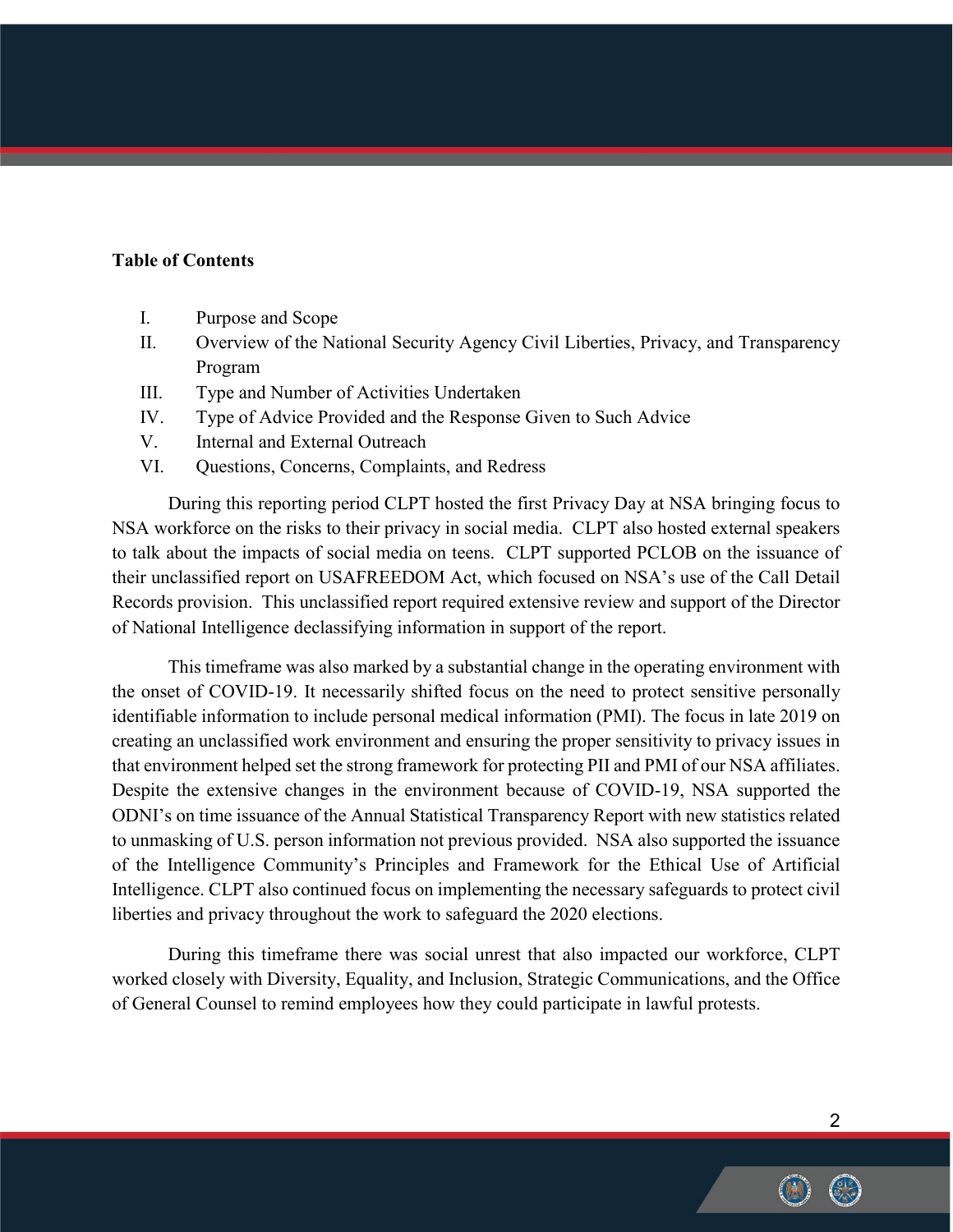## **I. PURPOSE AND SCOPE**

 $\overline{a}$ 

The National Security Agency/Central Security Service (hereinafter NSA or the Agency) is committed to protecting and incorporating safeguards for civil liberties and privacy, consistent with its mission to protect and defend the nation. This report summarizes NSA's accomplishments and continuing commitment to conduct its vital foreign intelligence and cybersecurity missions in a manner that protects civil liberties and privacy, and promotes appropriate transparency during the reporting period of January-June 2020.

Section 1062 of the Intelligence Reform and Terrorism Prevention Act of 2004 (Public Law 108-458), as amended, requires that the Director of the NSA (DIRNSA) designate a privacy and civil liberties officer who reports directly to the head of the Agency on matters related to privacy and civil liberties.  $\frac{1}{1}$  $\frac{1}{1}$  $\frac{1}{1}$  To implement this statutory requirement, the DIRNSA has designated the NSA Civil Liberties and Privacy Officer to fulfill this role.

Section 1062 also requires the NSA Civil Liberties and Privacy Officer issue an unclassified report at least semi-annually, with a classified annex when necessary, to the appropriate committees of Congress, DIRNSA, and Privacy and Civil Liberties Oversight Board (PCLOB). This law requires the unclassified report be made available to the greatest extent possible to the public. [2](#page-2-1) The content of the report includes:

- Number and types of reviews undertaken;
- Type of advice provided and the response given to such advice;
- Number and nature of complaints received by the Civil Liberties, Privacy, and Transparency Officer concerning alleged violations of civil liberties and privacy; and
- Summary of the disposition of such complaints, reviews and inquiries conducted, and the impact of the activities of the Civil Liberties, Privacy, and Transparency Officer.

<span id="page-2-0"></span><sup>&</sup>lt;sup>1</sup> Section 1062 of the Intelligence Reform and Terrorism Prevention Act of 2004 (P.L. 108-458) is sometimes referred to as "Section 803" because that provision was amended by Section 803 of the Implementing Recommendations of the 9/11 Commission Act of 2007 (P.L. 110-53) to establish the requirement for the heads of certain agencies to designate privacy and civil liberties officers. Section 1062 was further amended by Section 109 of the FISA Amendments Reauthorization Act of 2017 (P.L. 115-118), which added the DIRNSA to the list of agency heads required to designate a privacy and civil liberties officer. Section 1062 is codified at 40 U.S.C. 2000ee-1.

<span id="page-2-1"></span><sup>2</sup> Prior to the change to Section 1062 in 2017, NSA submitted information similar to that contained in this report to the Department of Defense (DoD) Privacy and Civil Liberties Officer in support of DoD's statutory reporting requirement.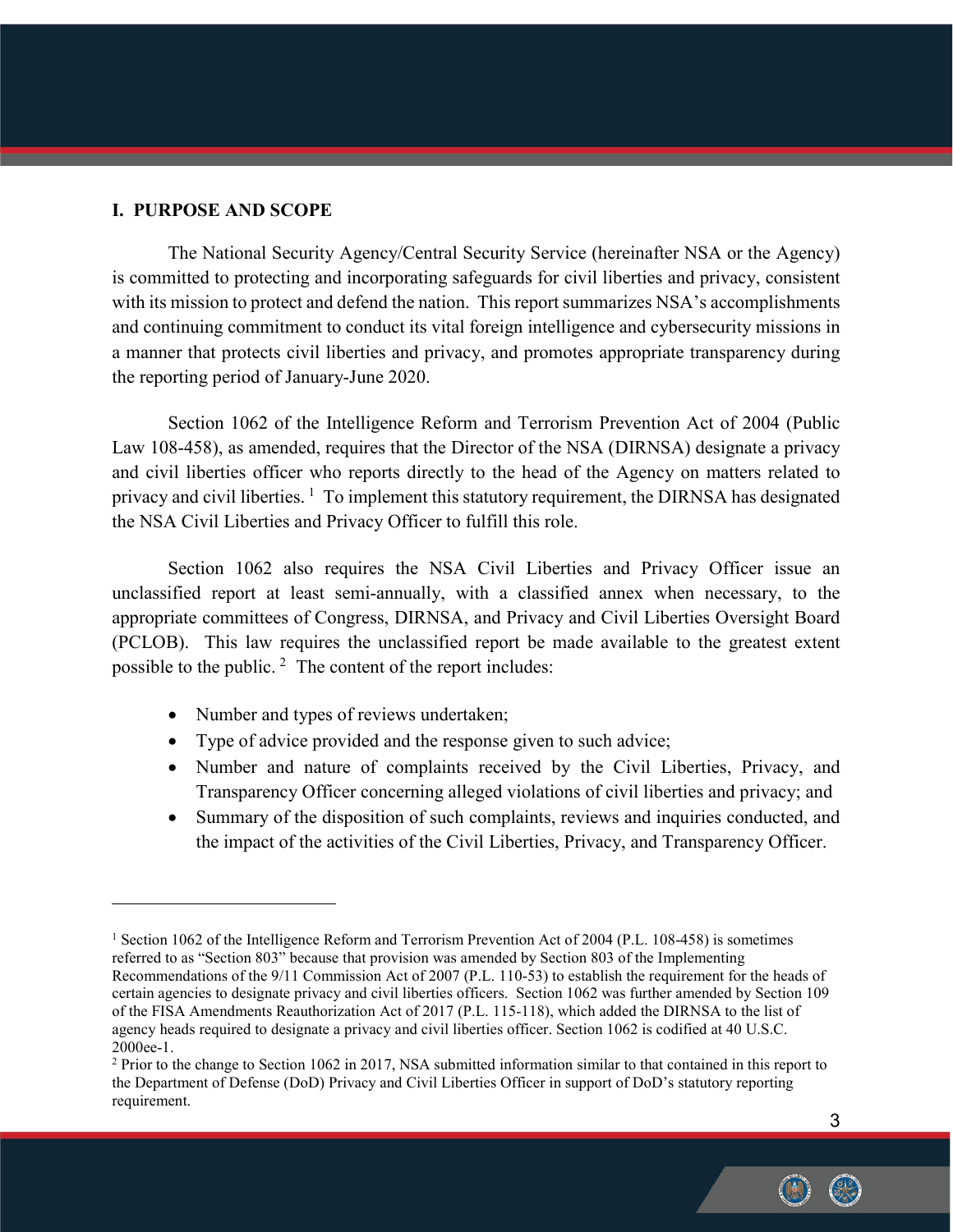This report is structured so that DIRNSA, Congress, PCLOB, and the public can assess progress in areas required for reporting under this law, as well as other significant activities that may not be required by law, regulation, or policy but demonstrate NSA's commitment to protecting civil liberties and privacy**.** It also provides additional transparency about the activities of the Agency.

# **II. OVERVIEW OF THE NATIONAL SECURITY AGENCY CIVIL LIBERTIES, PRIVACY, AND TRANSPARENCY PROGRAM**

The Civil Liberties, Privacy, and Transparency (CLPT) Office focuses on possible impacts to civil liberties and privacy, and areas for increased transparency, particularly as they relate to authorities and capabilities used to conduct NSA activities. It develops and supports policies that bridge the gaps between existing laws, current technology, foreign intelligence, and cybersecurity needs. The CLPT Office also engages and collaborates with mission elements and staff throughout NSA to improve processes to safeguard civil liberties and privacy; document existing civil liberties and privacy protections; and increase transparency with the workforce, public, key stakeholders, and overseers. NSA appointed its first Civil Liberties and Privacy Officer and formed a team of professionals to support the Officer in 2014. The duties of this position expanded as a result of Intelligence Community Directive (ICD) 107, "Civil Liberties, Privacy, and Transparency" to include the role of NSA Transparency Officer. This CLPT Officer advises the DIRNSA, NSA senior leadership, and mission managers on emerging areas where new intelligence capabilities and challenges intersect with civil liberties and privacy questions.

In establishing the CLPT Office, NSA consolidated various functions relating to civil liberties and privacy, many of which were already being performed throughout NSA. Bringing these functions together in a single office ensures that civil liberties, privacy, and transparency considerations remain a vital, comprehensive, and consistent driver for NSA's strategic decisions. Through engagement, training, awareness, and advice, the CLPT Office underscores and reminds the NSA workforce of their individual responsibility to protect civil liberties and privacy while promoting transparency.

To ensure that civil liberties, privacy, and transparency factors are explicitly considered in decisions at NSA, CLPT works extensively across the Agency to communicate its concerns with leadership and the workforce. To further facilitate internal engagement and coordination, the Operations Directorate has forward-deployed subject matter experts (SMEs) to serve as members of the CLPT workforce. In addition, there are ongoing efforts to deploy additional SMEs to the CLPT Office from other Directorates.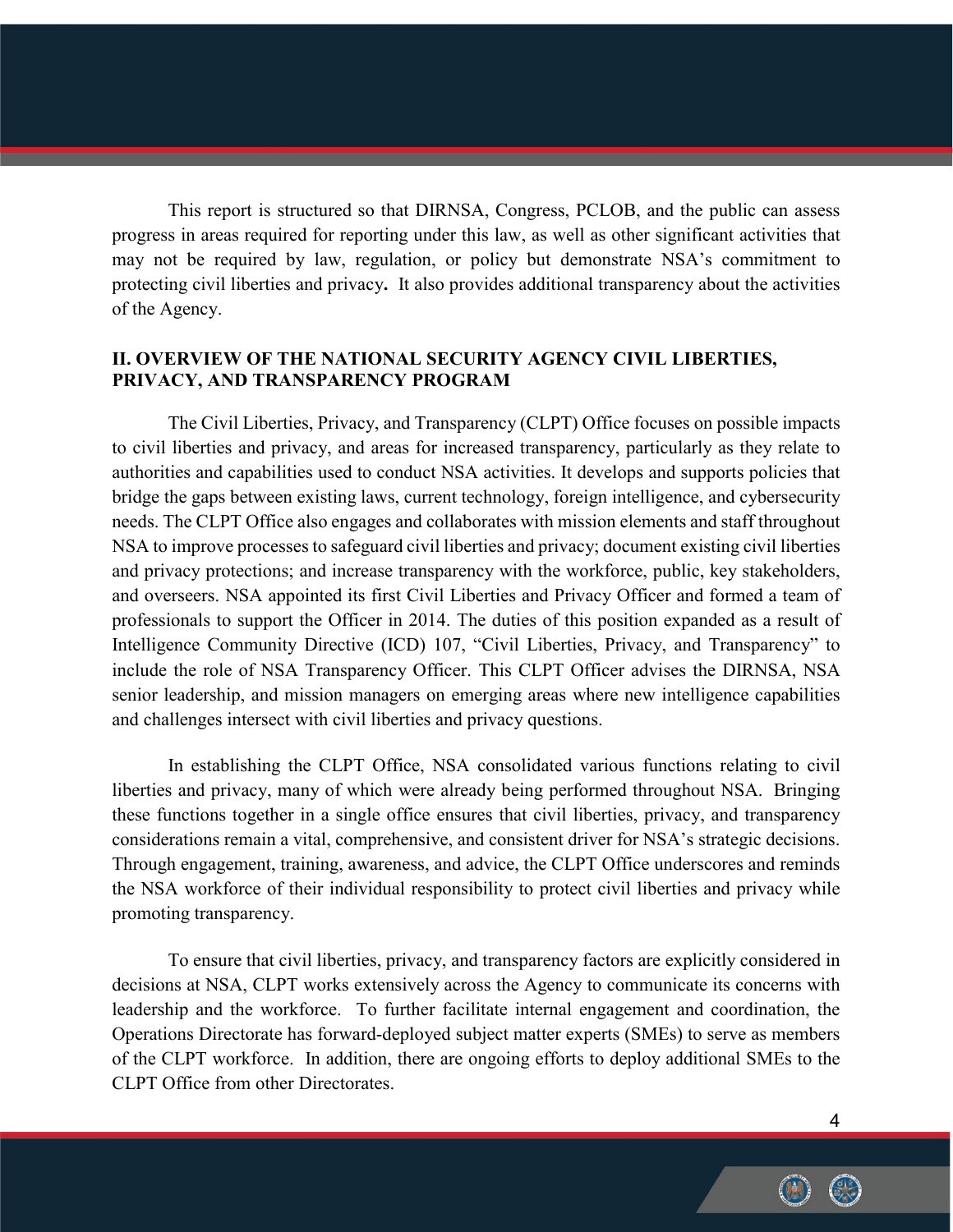In addition to fulfilling the legal requirements of Section 1062, the NSA CLPT Officer is designated as the NSA Senior Component Official for Privacy, as required by a Department of Defense (DoD) Instruction 5400.11, "DoD Privacy and Civil Liberties Programs," January 29, 2019. The current CLPT Officer also serves as a member of the Federal Privacy Council (FPC), the principal interagency forum established by Executive Order 13719 to improve privacy practices at agencies across the federal government.

The CLPT Officer carries out her mission to ensure civil liberties, privacy, and transparency are appropriately considered in the course of NSA's mission, executing both statutory and policy requirements. The seven major activities conducted include:

- Advise NSA senior leaders and mission managers regarding the protection of civil liberties and privacy;
- Review and assess policy, procedures, technology, and operations and advise on incorporating civil liberties and privacy protections and safeguards in mission and nonmission systems.
- Maintain an effective mechanism for receiving complaints or indications of possible abuses of civil liberties and privacy;
- Provide training and guidance to NSA affiliates regarding their responsibilities to: 1) identify and protect the privacy of personally identifiable information (PII) and U.S. Person Information (USPI); including following the requirements of the Privacy Act of 1974.
- Receive and respond to incidents involving actual or potential breaches of PII in classified and unclassified environments, and comply with reporting requirements;
- Periodically review and investigate NSA policies, procedures, and operations to determine whether they incorporate the protections and safeguards necessary to protect civil liberties and privacy;
- Provide appropriate transparency into the civil liberties and privacy protections present in NSA activities to mission partners, executive, legislative, and judicial branch overseers and the American public; including reporting independently to DIRNSA and external executive and legislative branch entities.

5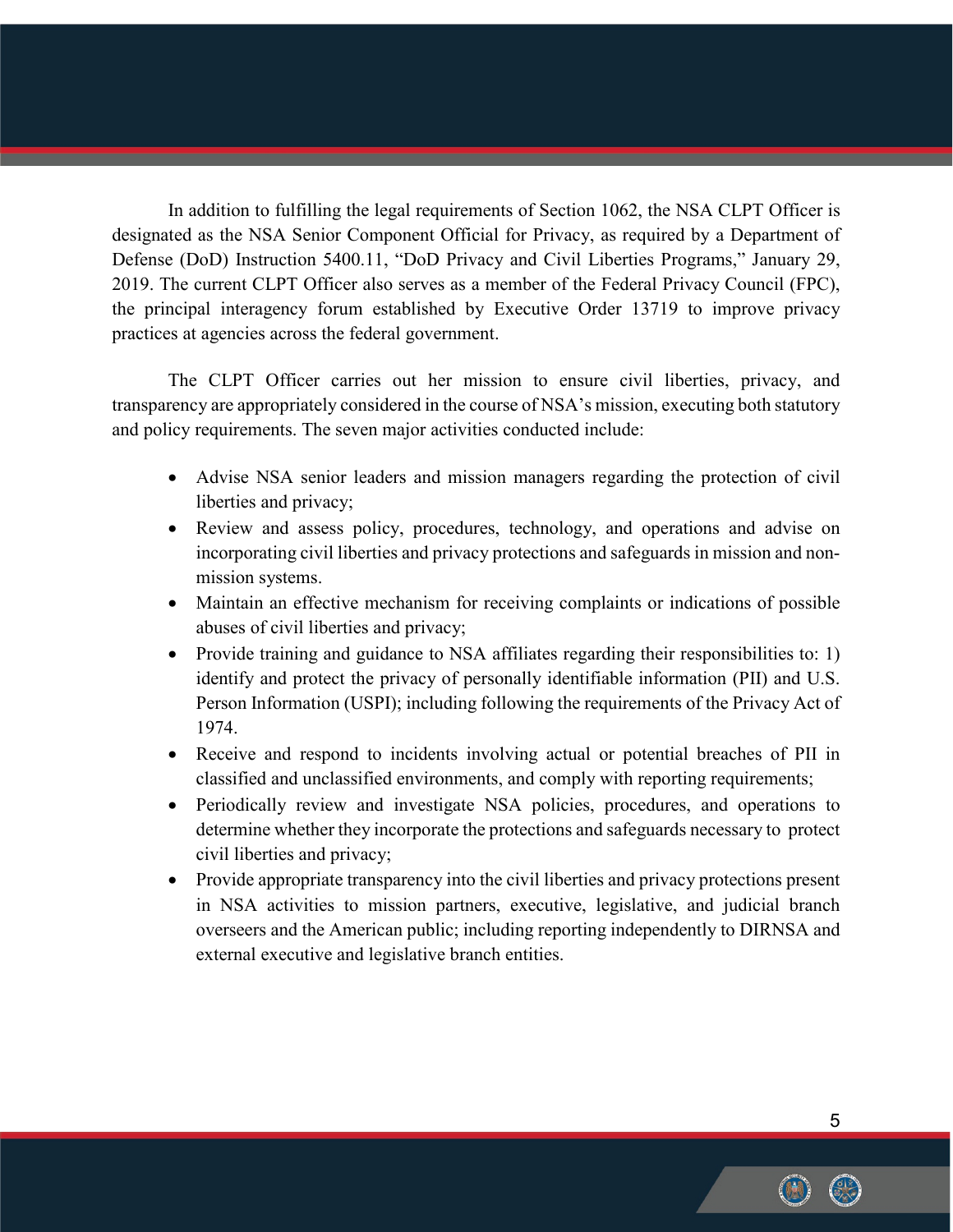# **III. TYPE AND NUMBER OF ACTIVITIES UNDERTAKEN**

During the reporting period, the CLPT Office reviewed 245 activities for civil liberties and privacy implications. Additionally, the CLPT Office notified external overseers of NSA activities through written explanations, oral briefings, and applicable documents in eight specific instances. During this reporting period, CLPT Office was able to provide more detail on the number of pages reviewed for oversight and public review and will include these metrics going forward.

| <b>Types of Review</b>                                          | Number conducted |
|-----------------------------------------------------------------|------------------|
| Reviews and assessments for civil liberties and privacy         | 245              |
| Notifications, briefings, and applicable documents to external  | 8                |
| overseers                                                       |                  |
| <b>Total</b>                                                    | 253              |
| Pages of classified documents reviewed and provided to PCLOB    | 3 pages          |
| for oversight purposes                                          |                  |
| Pages of classified documents reviewed for PCLOB/public release | 314 pages        |

**Table 1 – Types of Activities**

#### **Reviews and Assessments for Civil Liberties and Privacy**

The CLPT Office reviews and assesses a variety of Office of the Director of National Intelligence (ODNI), DoD, and NSA activities for privacy and civil liberties implications and provides advice/feedback, as appropriate. Civil Liberties and Privacy Assessments (CLPAs) are incorporated into the NSA Enterprise Risk Management process. The Enterprise Risk Management process assesses a variety of factors when considering activities with potential threats to life or limb, major new programs or initiatives, significant change in direction, or new or existing activities that would have strategic implications for the Agency. CLPAs are conducted in other contexts, such as with certain collection activities, analytic tool development, information-sharing arrangements and decisions, compliance incidents, privacy incidents, and data retention decisions.

The CLPA asks questions about the amount and type of information associated with an activity; the scope of persons involved (including the number of individuals, status of those individuals as U.S. persons, and location of those individuals); the purpose and anticipated uses for the data; the methodology of the activity; and the safeguards in place to mitigate potential risks to civil liberties and privacy.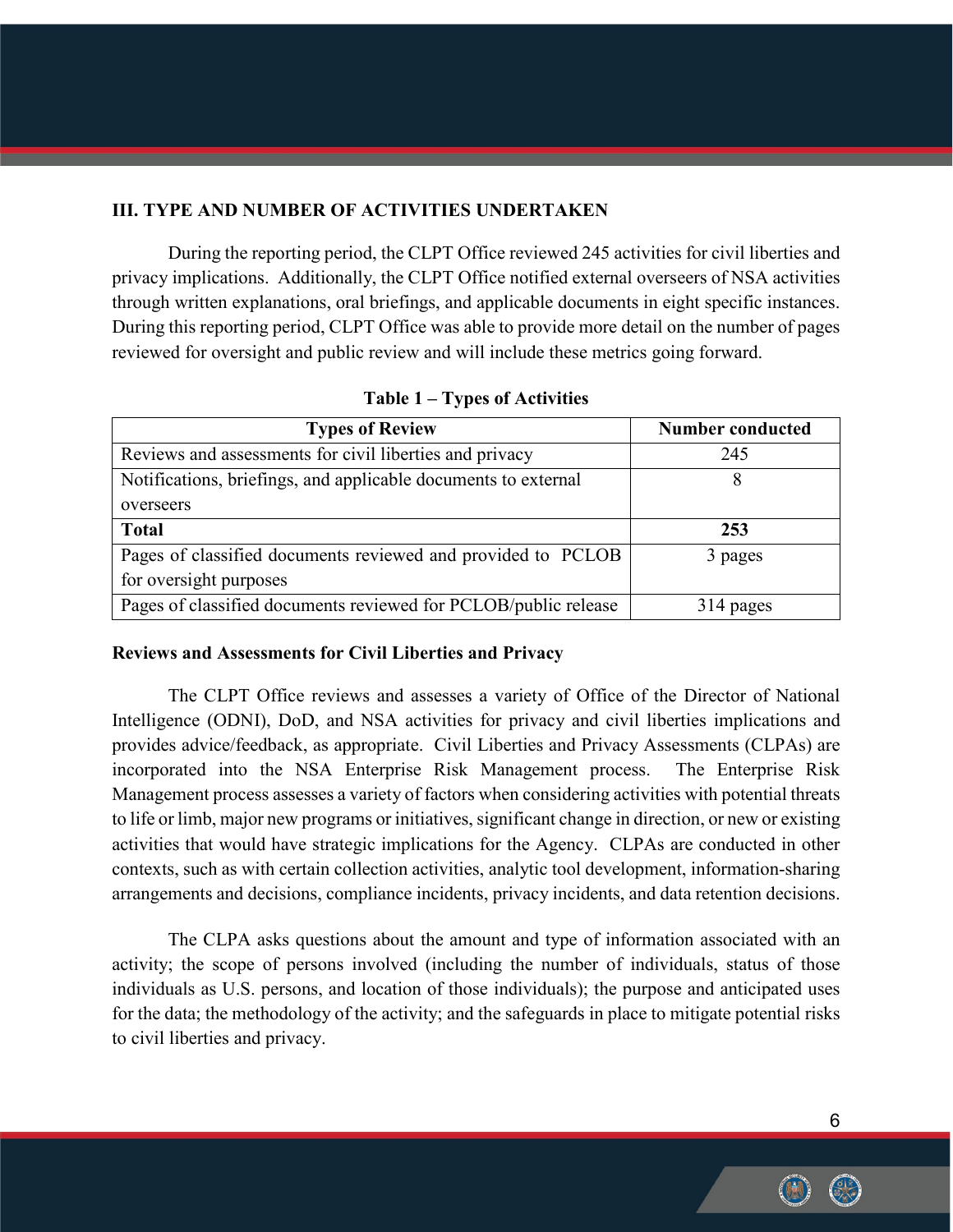Examples of the types of documents and activities reviewed during this reporting period include the following:

- CLPT conducted a variety of assessments on the collection, use, sharing/dissemination, and retention of data for Signals Intelligence (SIGINT) and Cybersecurity missions that identified civil liberties and/or privacy risks. CLPT ensured that the civil liberties and privacy protections were tailored to mitigate identified risks or that the appropriate level of leadership was involved to accept the identified risks.
- CLPT reviewed and assessed a number of NSA's information technology systems, particularly unclassified systems and systems handling administrative PII, to determine whether PII was properly identified and secured.
- CLPT reviewed and assessed potential privacy incidents and ensured proper mitigations were put in place, where appropriate.
- CLPT reviewed and assessed a number of policies, communications, and technologies related to the collection and use of personally identifiable information and personal medical information related to the declared health emergency from the COVID-19 pandemic.
- CLPT worked closely with Diversity, Equality, and Inclusion, Strategic Communications, and the Office of General Counsel to remind employees how they could participate in lawful protests.
- CLPT reviewed and reported on the ongoing efforts to reduce the use of social security numbers in NSA systems and forms.

# **Notifications, Briefings, and Applicable Documents to Overseers**

CLPT provides notifications, briefings, and a variety of applicable documents to the PCLOB related to its mission to ensure the federal government's efforts to prevent terrorism are balanced with the need to protect privacy and civil liberties. During this reporting period, CLPT engaged extensively with the PCLOB. Acting as the focal point for NSA, CLPT orchestrated extensive in-depth briefings from NSA subject matter experts to the Board members on mission, functions, technology, civil liberties and privacy policy, and compliance program for signals intelligence (SIGINT). These briefings and technology demonstrations permitted the PCLOB to conduct their oversight of NSA's counterterrorism mission and continue working on their E.O. 12333 "deep dive" report. CLPT orchestrated the necessary notifications, briefings, and technology demonstrations to enable the PCLOB's review of NSA's use of the USAFREEDOM

7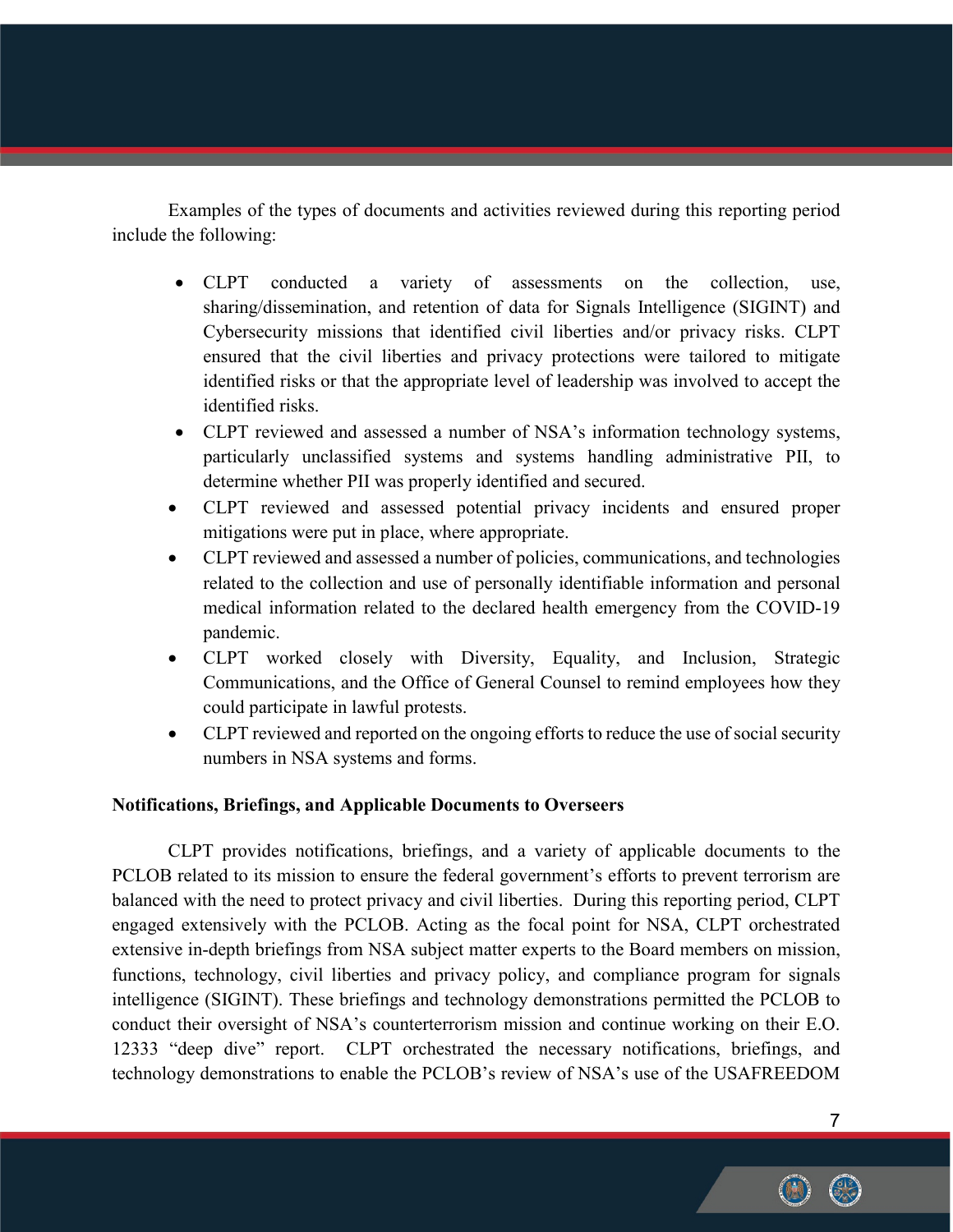Act authority for the collection, use, dissemination, and retention of call detail records. As part of the oversight process, NSA produced one applicable document (3 pages).

CLPT provided subject matter expertise for two congressional briefings, demonstrating NSA's incorporation of civil liberties and privacy protections into its mission activities. CLPT provided civil liberties and privacy subject matter expertise into two quarterly intelligence oversight reports.

CLPT is also responsible for notifying the DoD Senior Agency Official for Privacy (SAOP) about reportable privacy breaches, but whether or not the Agency had such breaches is classified.

### **Review of FISA Related Materials for release to PCLOB and the Public**

CLPT facilitates the review of Foreign Intelligence Surveillance Act (FISA) related materials for release to the PCLOB and public. CLPT led the review of seven (7) classified documents for necessary redactions and release by ODNI to the PCLOB and the public. These reviews covered three hundred fourteen (314) pages of material.

# **IV. TYPE OF ADVICE PROVIDED AND THE RESPONSE GIVEN TO SUCH ADVICE**

During the reporting period, CLPT continued to perform its advisory role.

Examples of the types of advice provided by CLPT and the responses received are provided below. These activities are sustained activities in which CLPT played a key role in providing advice to senior leadership:

- **PCLOB's Unclassified Report on USAFREEDOM Act.** CLPT orchestrated NSA review and support of DNI declassifying certain information in the PCLOB's unclassified report regarding NSA's use of the USAFREEDOM Act authority.
- **2020 Election Security.** CLPT provided ongoing advice regarding civil liberties and privacy protections and transparency associated with protecting the 2020 elections. CLPT worked across the Agency to build a consistent repeatable process for identifying activities that required enhanced civil liberties and privacy safeguards.
- **ODNI Annual Statistical Transparency Report (ASTR).** CLPT led the identification and consolidation of NSA metrics included in the ODNI's ASTR. During this reporting period, a new set of metrics related to IC Policy Guidance 107.1, "Requests for Identities of U.S. Persons in Disseminated Intelligence Reports" were compiled for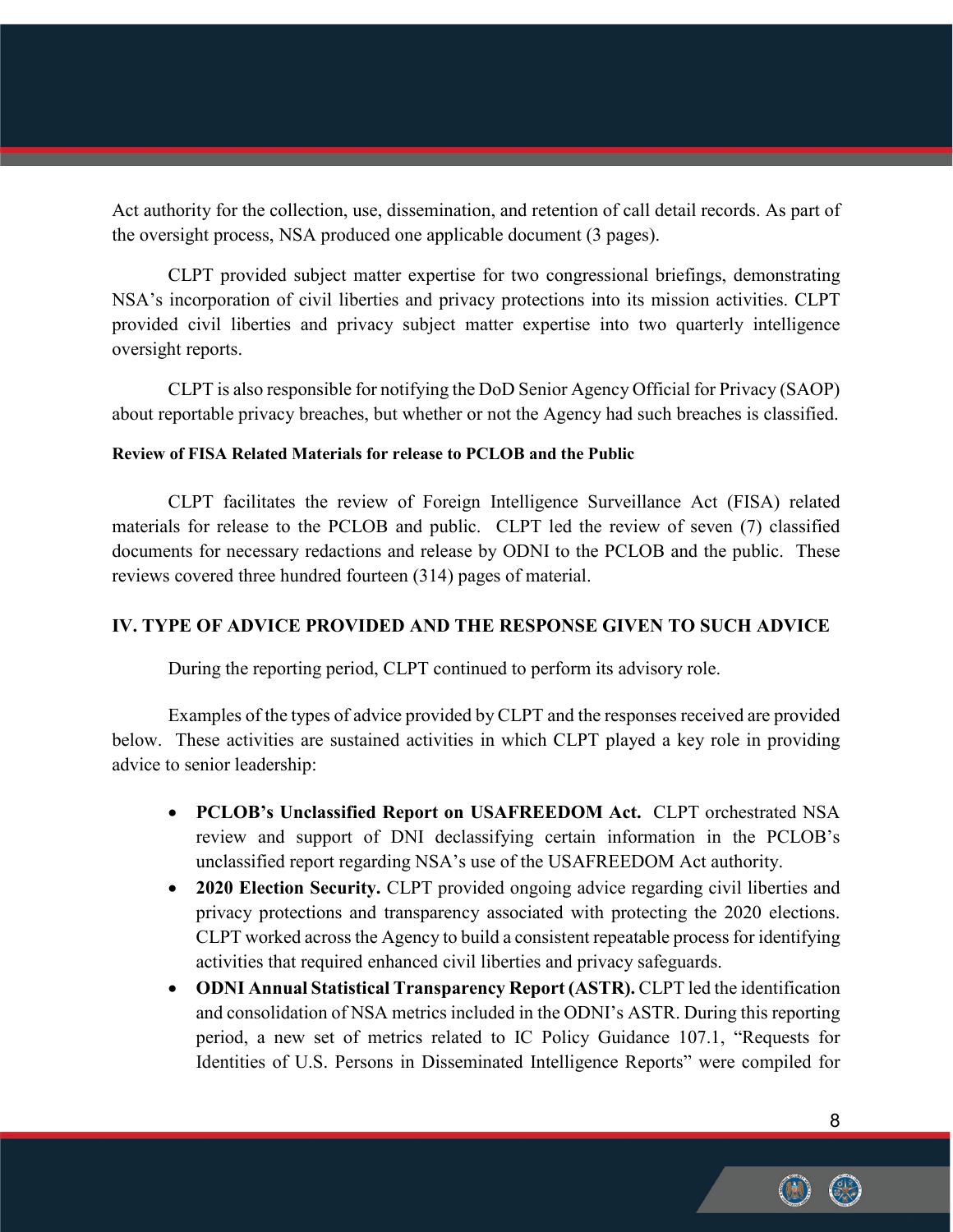both classified and unclassified reporting. CLPT presented NSA's metrics to ODNI to ensure NSA activities were appropriately reflected in the ASTR.

- **PCLOB's E.O. 12333 Classified Report.** CLPT continued to provide support to the PCLOB on their classified E.O. 12333 deep dive regarding NSA's use of XKEYSCORE as an analytic tool for counterterrorism purposes and its implications for civil liberties and privacy.
- **ODNI Public Release of** *IC Artificial Intelligence (AI) Ethics Principles and Framework***.** CLPT in concert with others subject matter experts within NSA supported the development and public release of IC principles for the ethical use of Artificial Intelligence.
- **DoD Manual 5240.01**. CLPT continued to provide ongoing advice to evaluate collection activities to determine whether the activities required enhanced safeguards to protect U.S. person information.

### **V. INTERNAL AND EXTERNAL OUTREACH**

Engaging both internally and externally about how NSA protects civil liberties and privacy is a core function of the CLPT Office. Internally, the CLPT hosted its first Privacy Day for NSA affiliates. The presentations focused on privacy and security risks when using social media. It was followed by in-depth discussion on the impacts of social media on teens and tweens with a noted privacy expert, medical doctor, and teens. These unique presentations helped NSA affiliates consider how their non-work related activities impact their privacy. CLPT presented to senior leadership the NSA-related statistics for inclusion in the ODNI Annual Statistical Transparency Report. CLPT focused internally extensively on communicating about the ways to protect privacy during the COVID-19 pandemic, providing guidance and input to policies and procedures implicating personally identifiable information (PII). She also actively participated at Intelligence Community (IC) CLPT meetings, IC Transparency Council meetings, and Federal Privacy Council (FPC) coordination calls. Co-leading the FPC's Agency Implementation Committee, the CLPT Officer focused on sharing best practices around protecting civil liberties and privacy across the federal government.

External engagements during this reporting period included: speaking at multiple public events and supporting the public release of the *ODNI Annual Statistical Transparency Report*. Of particular note was support to the PCLOB on their unclassified report on the USAFREEDOM Act and the publication of the *IC AI Ethics Principles and Framework*. CLPT also continued to support involvement in a variety of virtual conferences and academic engagements both within the U.S. and internationally. These engagements allow the CLPT Officer to understand public concerns

9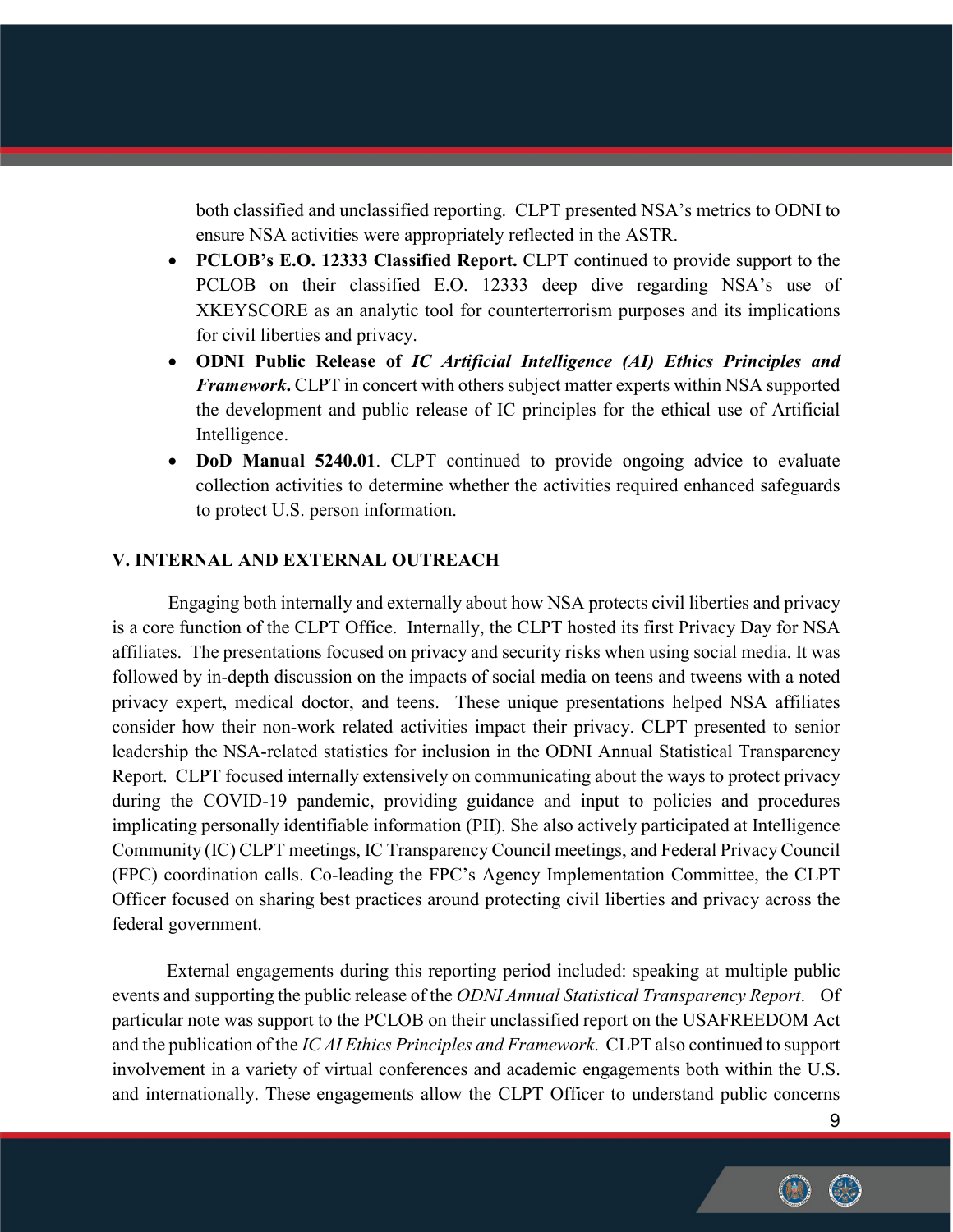about NSA's activities and their potential impact on civil liberties and privacy. These engagments also promote transparency and allow outside experts the abilty to understand NSA challenges.

| Type of Outreach January 2020 – June 2020 | Number |
|-------------------------------------------|--------|
| Training and Awareness                    |        |
| Internal Engagements                      |        |
| <b>External Engagements</b>               |        |
| <b>Total</b>                              |        |

**Table 2 – Internal and External Outreach**

## **VI. QUESTIONS, CONCERNS, COMPLAINTS, AND REDRESS**

For the purpose of this report, questions, concerns, or complaints submitted to the CLPT Office must include a written allegation of harm or violation of privacy or civil liberties protections concerning the administration of an NSA program and/or operations raised by a member of the public, NSA workforce (including civilian, military, and contractors), or any other government officials.

Members of the public and NSA affiliates may contact CLPT via a form posted on NSA's public website at [www.nsa.gov](http://www.nsa.gov/) to ask questions or to submit written complaints alleging violation of privacy or civil liberties protections in the administration of NSA programs and operations. Additionally, NSA affiliates with access to classified information technology systems may submit questions, concerns, and complaints to CLPT via an internal email or an anonymous web form. During this reporting period, CLPT received no actionable privacy and/or civil liberties complaints from either source. NSA did receive a number of questions as well as requests for information, as identified in Table 3 below.

CLPT received questions on a variety of topics during this reporting period, such as: collection and use of PII (particularly Social Security Numbers); requests for Privacy Act Statements based on specific collections; input on survey tools; and policies related to the need to encrypt PII. CLPT reviews the question, concern, or complaint and provides written guidance if it is related to a civil liberties and privacy concern. If the activity may be a PII incident or breach, CLPT conducts an assessment (see CLPAs above). As appropriate, CLPT will work closely with the Office of the General Counsel and affected organization if additional guidance or mitigation is required.